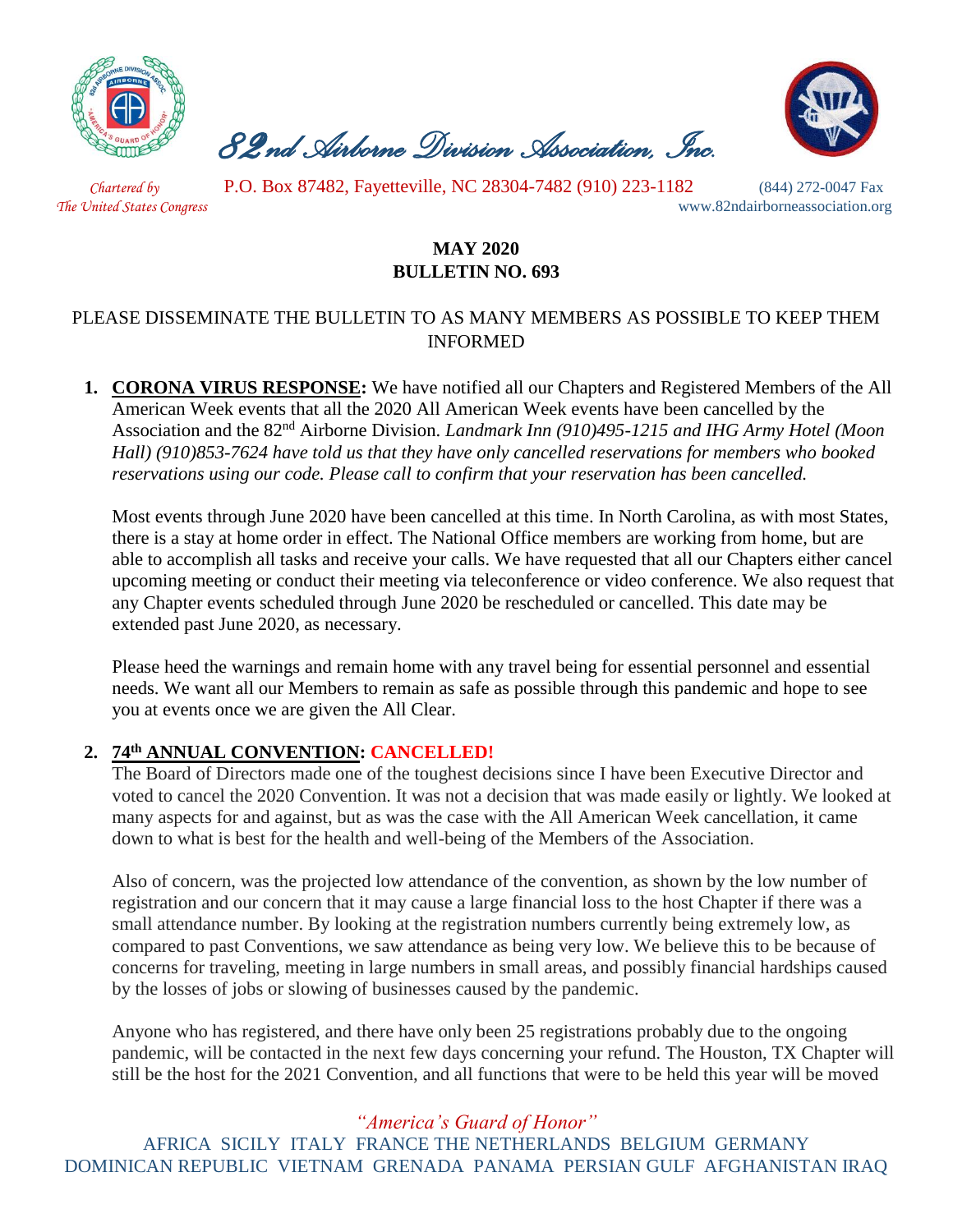



to 2020. We do understand that many of our Members are as saddened by this cancellation as we are, but I am sure that you can understand our concerns and reasoning for the cancellation. We will keep you informed of any additional changes within the Association and look forward to we can again resume normal operation. Thank you for all you do for the Association and we ask that you please stay safe.

**3. NATIONAL DIRECTOR NOMINATIONS:** If you want to help shape our Association then make a difference by running for National Director. Chapter nominations for National Directors must be received at the National office by 1 June 2020, either by mail or email. We will notify your Chapter when it is received. Chapter nominations must be certified by the Chapter Chairperson and must be in compliance with Article V of the Association By-Laws (By-Laws can be viewed at our website at : <http://www.82ndairborneassociation.org/forms-and-resources.html> )

Nominations should include a brief description, 4-5 sentences, about the nominee. Please include the nominee's qualifications, past accomplishments, as well as what the nominee proposes to do for the Association, if elected.

This year, five (5) Veteran Directors will be elected at the Convention and the following Veteran Directors will be Completing their term in office (\* indicates that the Director is eligible for nomination to a second 2-year term):

| Gary Rezabek | *T. Ed Herlihy  | *Randall Johnson |
|--------------|-----------------|------------------|
| David Pitman | *Cletus Slabach | Michael Oesch    |

**4. ASSOCIATION AWARDS COMMITTEE:** The 2020 Awards Committee Chairman is Past President/Director Richard Becker, and he accepted nominations for All American of the Year up to 1 May 2020. Nominations for All American of the Year are now closed. Submissions for the Communications and Public Relations Award can be sent to Past President Richard Becker at [becker@82ndairborneassociation.org,](mailto:becker@82ndairborneassociation.org) and must be received by him by 1 July 2020.

**5. BOARD OF DIRECTOR AND CHAPTER DELEGATES TO 2020 MEETINGS**: With the cancellation of AAW and Convention, the Association will have to conduct our BOD and Delegates' meetings differently this year. The BOD has already conducted a video conference last month to address Association business and to validate the ability to conduct our meetings via the Zoom program. Now that we have done, this we are arranging our Delegates' and BOD meetings normally conducted during AAW.

First, we will hold a Delegates' meeting on 1 June 2020, at 1800hrs EST, via Zoom. We can only have one representative per Chapter. To have a Delegate attend this meeting, you must send the name of the Delegate to [execdir@82ndairborneassociation.org](mailto:execdir@82ndairborneassociation.org) prior to 26 May 2020. We only need the name of someone who has access to a computer with a camera and microphone so they can participate in the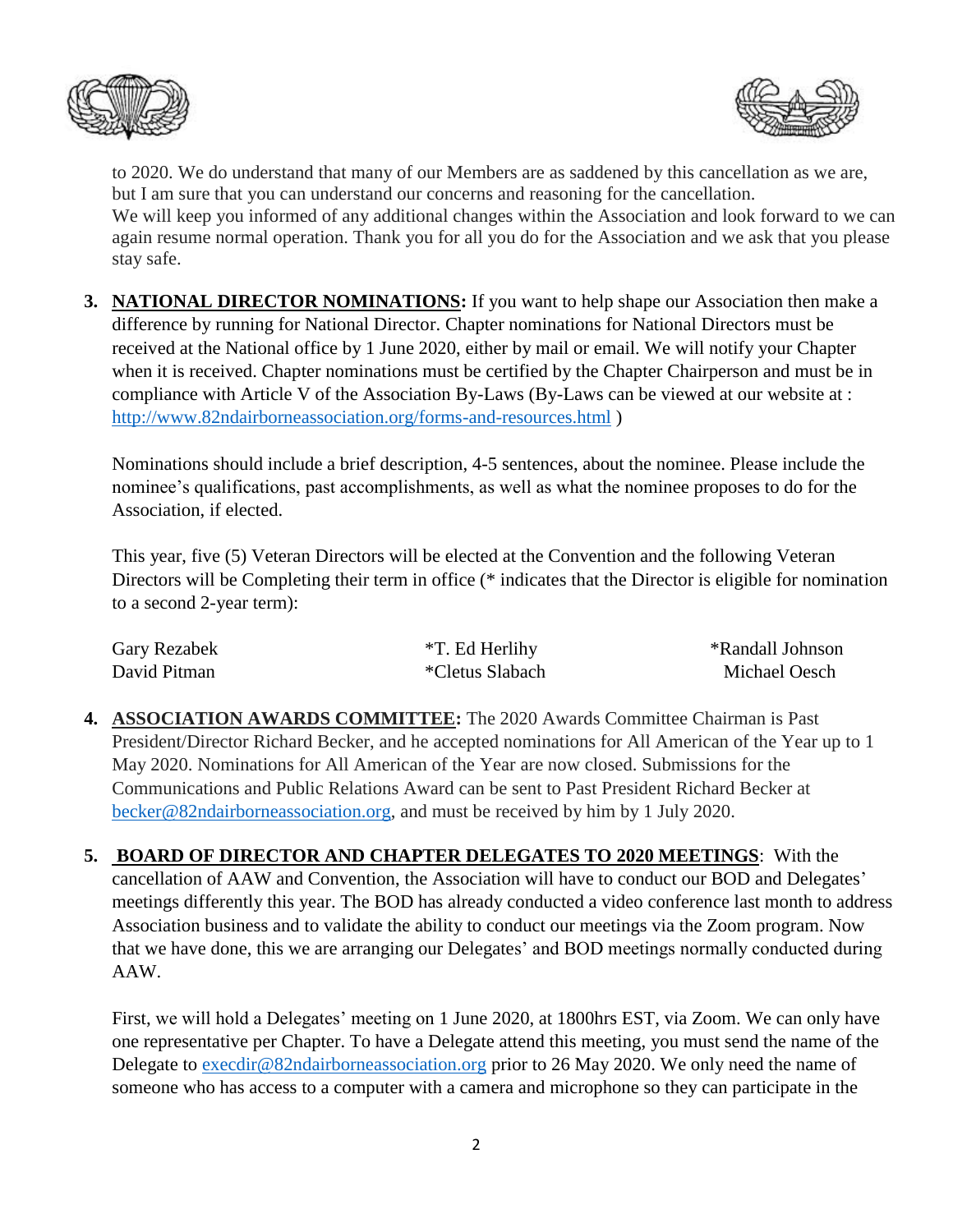



meeting. Again, we will only allow one Delegate per Chapter. On 29 May 2020, we will send the instructions to join the meeting to the Chapter email account. It will be the Chapter's responsibility to get this information to the Delegate.

We will use the first hour of the meeting to get all the Delegates online together and then the President and Executive Director will answer questions that you may have that we can address without the full BOD. We will then allow one hour for you to select a Chairman and select questions to address to the BOD. If this runs over time we will accommodate an extra 30 minutes since this is our first meeting of this type.

The BOD will hold their Meeting on 2 June 2020, and at 2000hrs EST. We will open the BOD meeting to the Delegates for the Delegates' Chairman to address their questions. There will be more information sent to the Chapter emails concerning the conduct of this meeting. We understand that our first meeting may be a learning experience and we will work to make it the best possible event while taking time to work through issues that may arise.

We are hoping this meeting goes well so that we will be able to have these meetings several times a year, between the Chapters and the Executive Director, to address questions of the Chapters, and create better communications with the Chapters. We will also hold our usual Convention meeting via Zoom at a time TBD.

- **6. 2021 ASSOCIATION ALUMNI PUBLICATION:** The Association will be sponsoring a 2021 Alumni book that will begin preparation and sales in June 2020. The book will be similar to the 2016 Alumni book with Members being able to have their entries published in the book free of charge. There will be no charge unless the Member wishes to purchase the book. There will be more information sent to Chapters and Members as this project moves forward.
- **7. ATTENDANCE OF NATIONAL OFFICERS: Due to the Corona Virus pandemic until further notice Directors will not be attending any events.**
- **8. PAYMENT OF CHAPTER PORTION OF MEMBERSHIP DUES (CHAPTER REFUNDS):** The portion of membership dues received directly at the National Office, and are to be paid to the Chapter selected by the member upon registration, as per the Association by-laws, Article II-Membership, Section 1, Paragraph E, Subparagraph 1, Items a-c, for the period July - December 2019, have been sent via mass payment on PayPal. PayPal will send an email to the Chapter email address to notify you of this payment so that you may insure your payment is directed to your Chapter bank account. Any Chapter who has not yet set up their PayPal account must do so within 30 days of receiving the payment or the payment will be returned to the National office account. All monies returned to the National Office account will be held for the Chapter until such time as the Chapter has set up their PayPal account and can receive their payment.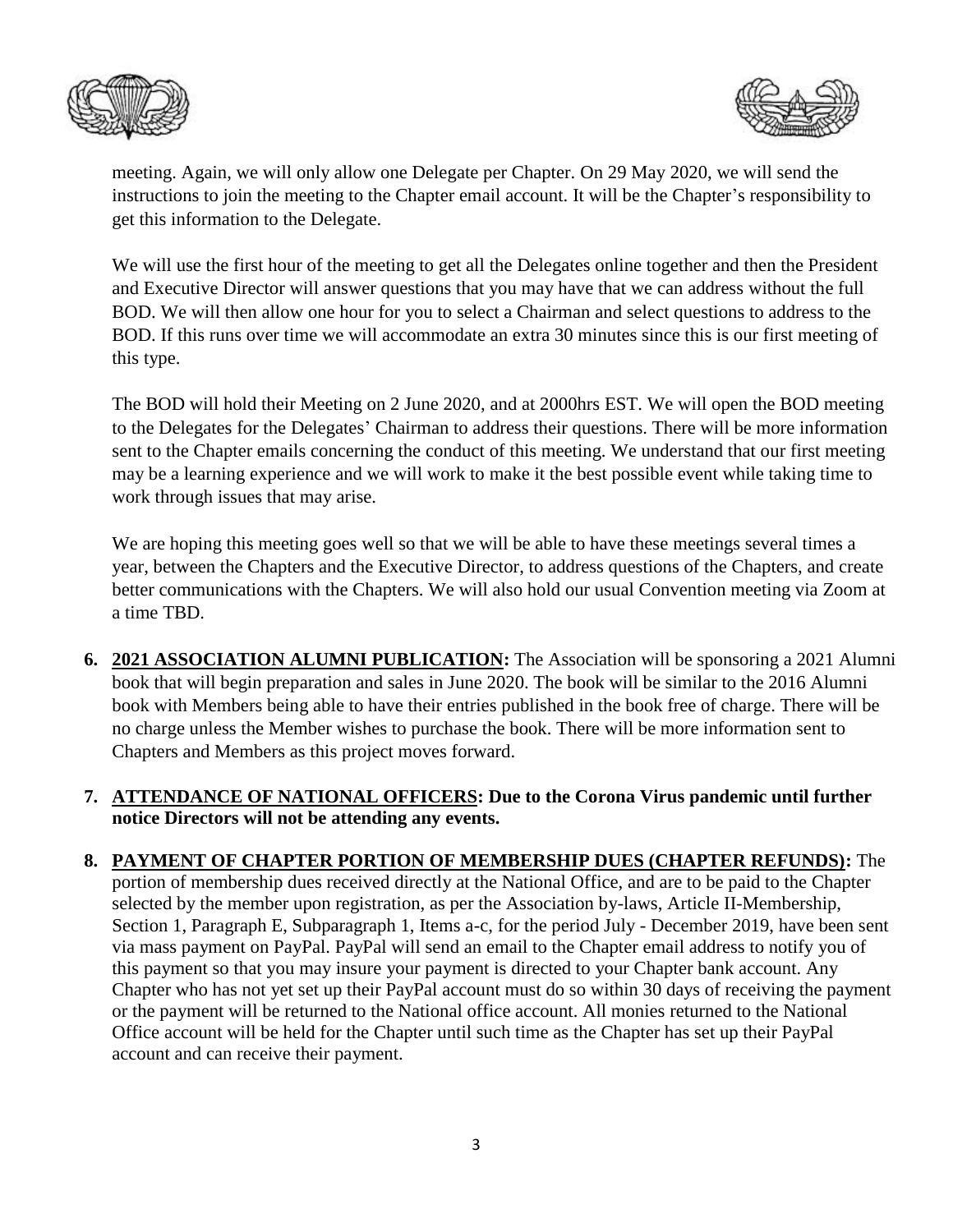



- **9. CURRENT PROJECTS OF THE ASSOCIATION:** This is a list of some of the Projects the Association has approved for working on in 2020:
	- **a. Support for Families of 82nd Airborne Division KIAs, and WIAs:** Provide assistance for the 82<sup>nd</sup> Airborne Division Association Wounded Warrior Fund through direct response to needs of Families immediately following the loss or injury of an  $82<sup>nd</sup>$  Trooper.
	- **b. Recognition of the Jumpmaster, NCO, and Trooper of the Year:** Every year our Association recognizes the accomplishments of the 82nd Airborne Divisions Jumpmaster, Non-Commissioned Officer, and Trooper of the Year at our annual dinner during All American Week (AAW). On the final evening of AAW, the Leadership and Troopers of the  $82<sup>nd</sup>$  Airborne Division join the  $82<sup>nd</sup>$ Airborne Division Association Members as we present these outstanding Troopers with awards to recognize their accomplishments (accomplished through Association and corporate donations). Due to the cancellation of All American Week, we are working with Division for another time and method to recognize the accomplishments of the 82<sup>nd</sup> Airborne Division's Jumpmaster, Non-Commissioned Officer and Trooper of the Year.

#### **c. 3 rd Annual All American Adventure 2020: (POSTPONED DUE TO CORONA VIRUS)**



Plan is to send twenty 82<sup>nd</sup> Airborne Division Troopers on a 4-day resiliency trip to the Catskill Mountains for fishing, hiking, biking and numerous other activities. Aimed at helping Troopers in reintegration after deployment, this project uses donations from Association Members and Chapters, and Corporate sponsorship to accomplish this project. This trip will take place in June 2020, provided we are able to secure funding for our Troopers. Help us in providing an avenue to

assist our 82<sup>nd</sup> Troopers in their resiliency during their redeployment process.

- **d. Support for deployed Troopers of the 82nd Airborne Division:** Currently supporting redeployed Troopers placed in quarantine at Ft Bragg by arranging liquid refreshments to the Troops. Our Association stands ready to provide support to our Deployed Troopers as they protect our Nation. The more donations we receive, the more we can do to support our Troopers while they are deployed. Help us to show these Troopers our gratitude for their sacrifices.
- **e. Holiday Troop Support 2020:** This year will be our 5<sup>th</sup> Annual "Holiday Troop Support" and we will again provide over 1000 meals to young Troopers and their Families over the Thanksgiving and Holiday Season to insure the Families of young 82nd Troopers have bountiful Holiday meals over the Holiday Season.

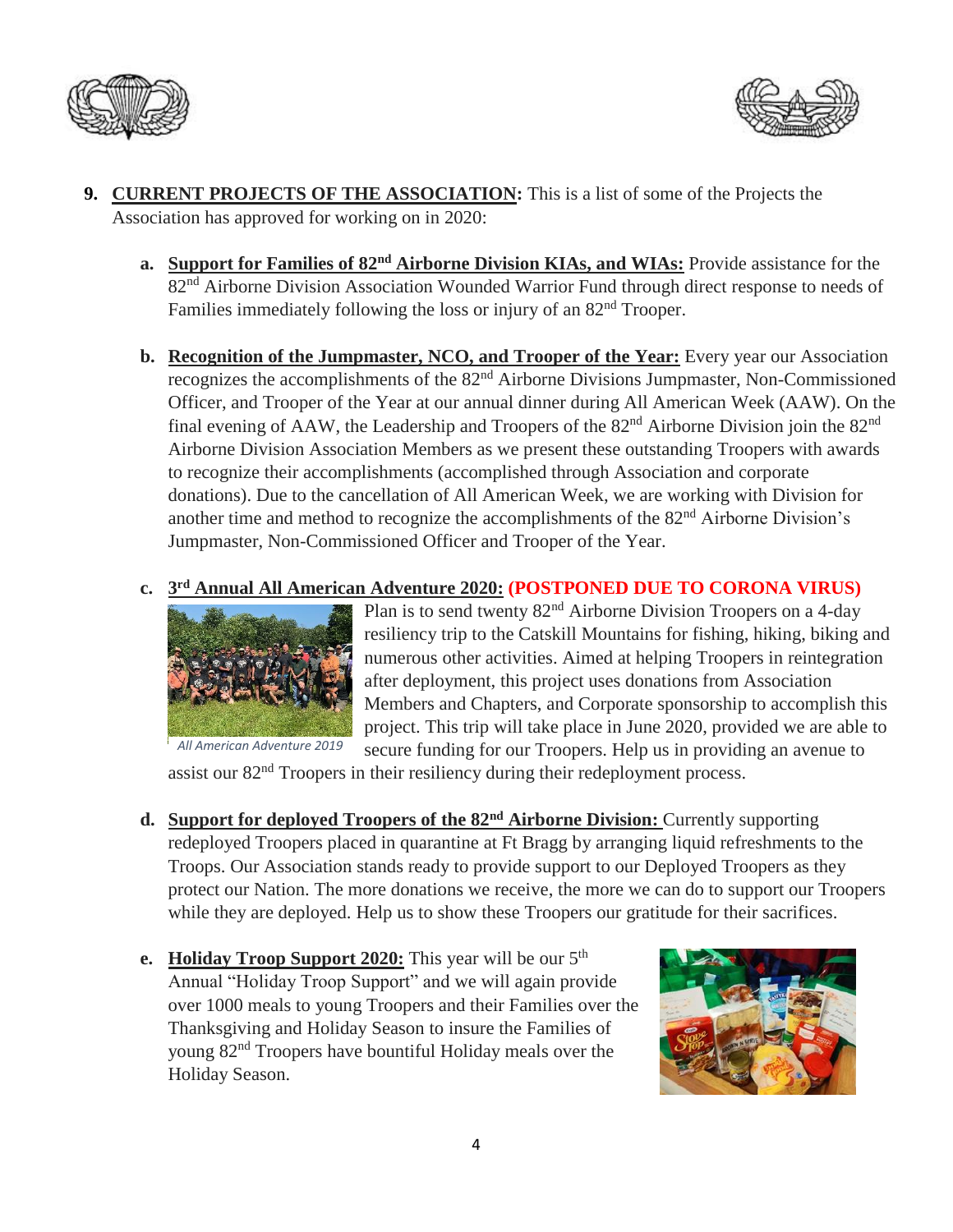



- **10. DONATIONS TO GENERAL FUND:** We are asking for help from our Members in working through the cancellation of our Association events. These cancellations will cause the Association the loss of fund-raising opportunities, and we are asking for your help, through donations, in making up for these losses. Please donate any amount to insure we have the funding to continue our Association projects next year. We need your help. If we are expecting the Association to do more to help the Troopers of the 82<sup>nd</sup> Airborne Division it will take your help. If you think that someone else will do it, you're wrong. Hardly anyone within the Association is supporting our mission. With a Membership of over 35,000 Members, we receive less than 100 donations annually from our Members. This is sad. We do appreciate those great All Americans that support us annually, but we need more Membership to support. With 35,000 members we should be able to do so much more for our Troopers with even \$5 donations from our Members. We must stop the "why I don't give" excuses, and look at all the projects the Association does and ask "why wouldn't I support our Troopers". Time to act now. We need your help. Please step up and support with anything you can.
- **11. ASSOCIATION 501(c)3 STATUS:** Now that the 82<sup>nd</sup> Airborne Division Association is a 501(c)3 organization, it is no longer necessary for the Association to go back to check current Member DD-214s for their Time In Service dates. We will still need the DD-214 for new Memberships to verify the applicant's eligibility for membership by providing their Character of Service, Airborne status, and or their service in the 82<sup>nd</sup> Airborne Division. As always, the National Office will use the documentation to verify eligibility, and will return original copies of DD-214s sent to our office. The Association has submitted all needed documents to the IRS for the Chapters to be designated as 501(c) 3 organizations. We hope to have resolution by no later than our Annual Convention.
- **12. CHANGE IN CHAPTER OFFICERS:** *When your Chapter elects Officers, you must notify the National Office so that we can update our records*. Elected Chapter Officers must be members in good standing and annual members must be current. Please provide Chapter Officers, with contact information to National annually so that we can update our files, the Paraglide and the Association website. Please send your officer information. **Please do NOT send a note stating that the officers are the same or that there are no changes from the previous year(s). Even if there are no changes, please send a list of the current officers, with their current contact information**. We have extended the due date for this report to 31 April 2020. *Please be sure to give any newly elected Chairmen access to the Chapter email account*. If there are any problems with gaining access, please contact the National Office for assistance. Thank you to those chapters that have sent their list to National.
- **13. ONLINE SUPPORT DOCUMENTS:** The National office has posted documents on our webpage in the Quick Links / Forms & Resources folder on our website to assist the Chapters. These include forms for Chapter Continuity and Chapter Startup. Please look over these forms and use them as needed.
- **14. 2019 CHAPTER FINANCIAL STATEMENTS:** The completed 2019 Chapter Financial Statements, which are required to be furnished by all Association Chapters for inclusion in the Association Group Federal Income Tax Return, are now due by **10 May 2020 due to the IRS change in Tax submission**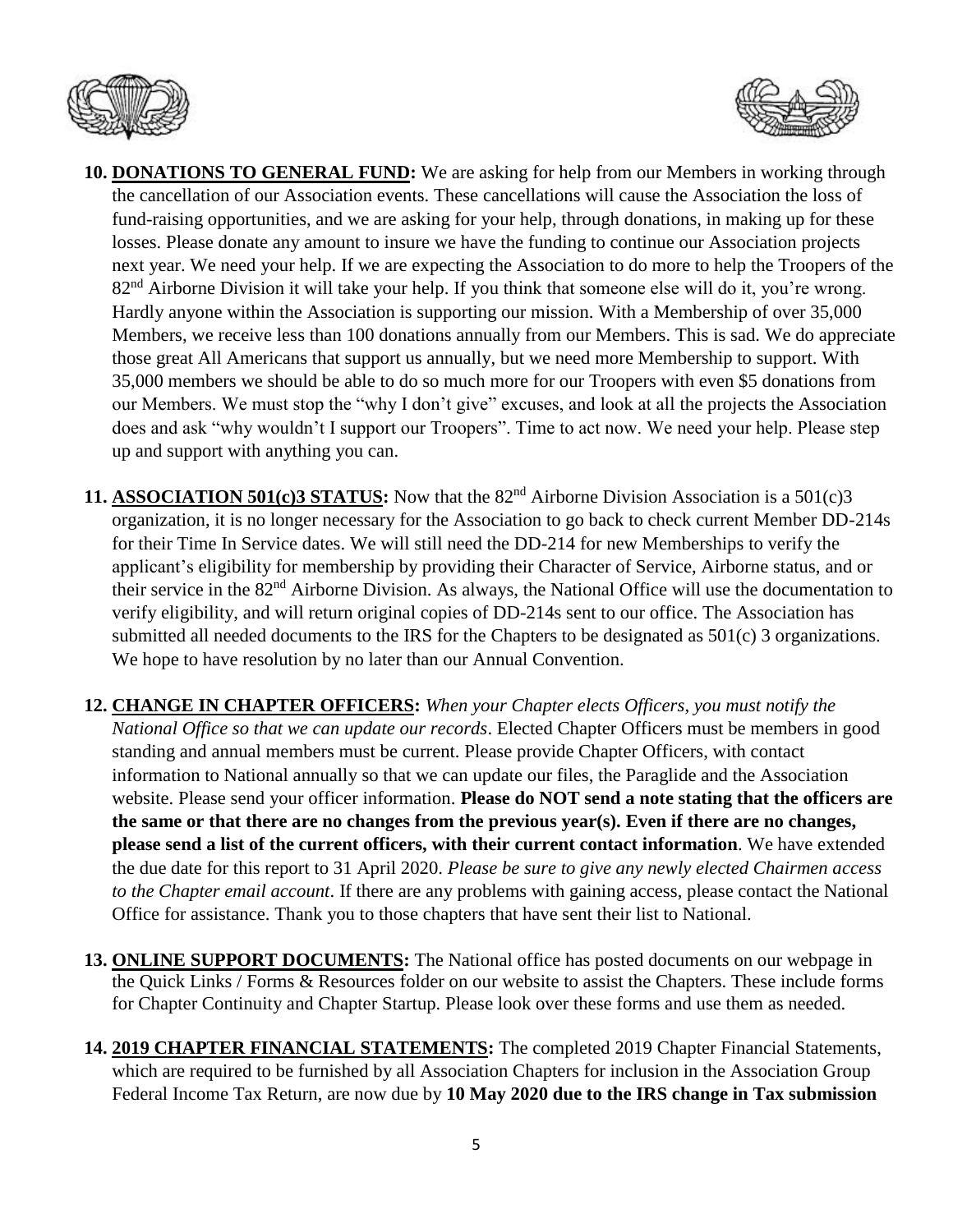



**dates**. The statements were emailed to your Chapter email address, between 22-23 January 2020, and must be completed and returned to the National Office by **10 MAY 2020**. If you do not allow the National Office to file your tax return with our Group Income Tax Return, the Chapter will have to file their Tax Return separately, at the cost of the Chapter. If your Chapter files separately, you must notify the National Office on Chapter letterhead signed by the Chapter Chairman, stating that the Chapter has filed their taxes separately from the Association. The following chapters have submitted their Financial Report for 2019 – Thank you:

| <b>Badger State</b>               | Central Ohio AA           | Central Pennsylvania        |
|-----------------------------------|---------------------------|-----------------------------|
| Don Lassen/Atlanta AA             | <b>Evergreen State</b>    | James Etherton-Detroit      |
| Kentucky Airborne                 | North Central Florida AA  | North Jersey                |
| North Texas                       | Northeastern Pennsylvania | Oklahoma AA                 |
| San Joaquin Valley                | Tampa Bay AA              | Tillman Beikes-Indianapolis |
| Washington DC                     | St. Michael's AA          | <b>1SG Leonard Funk MOH</b> |
| Chicago                           | <b>CPL Edward Slavin</b>  | Greater Daytona AA          |
| <b>Hampton Roads All Services</b> | Low Country AA            | Lozado-Rubio-Conde PR       |
| <b>Rocky Mountain</b>             | South Texas               | <b>Texas Lone Star</b>      |
| <b>Greater Hartford</b>           | <b>Central New York</b>   | <b>COL Reuben H Tucker</b>  |
| Dan Campbell AA                   | Gateway                   | John Towle-MOH Cleveland    |
| Lehigh Valley                     | Lew Millet MOH            | <b>LTG James Gavin</b>      |
| Mid-America                       | New York                  | Niagara Frontier            |
| Northern Michigan AA              | Cohorts                   | <b>Rocky Mountain</b>       |
| Walter Hughes/TriState/Mid-Hudson |                           |                             |

- **15. 2019/2020 CHAPTER ACTIVITIES REPORTS**: Per the Association By-Laws, "a report of the dates and places of all meetings and activities held or sponsored by the Chapter" throughout the 2019 year, and a "tentative" schedule of the Chapter's meetings and activities for 2020 were due at the National Headquarters by February 28, 2020. We extended this deadline to 31 April 2020 but have still not received reports from all Chapters. Please submit immediately. Thank you to those Chapters that have forwarded their reports. Thank you for your continued support!
- **16. ASSOCIATION SUSPENSES/DEADLINES:** Please note the following Association deadlines (all information should be sent to the Executive Director, unless otherwise noted):
	- **a. 10 May 2020-** Chapter Financial Report due
	- **b. 31 April 2020-** 2019 Chapter report and 2020 Chapter Officers and Schedule due (Suspense date extended)
	- **c. 1 June 2020-** Nominations for 2020 National Director due
	- **d. 1 July 2020** Communication & Public Relations Award Program entries must comply with the Communications and Public Awards Program SOP and are due 1 July 2020 to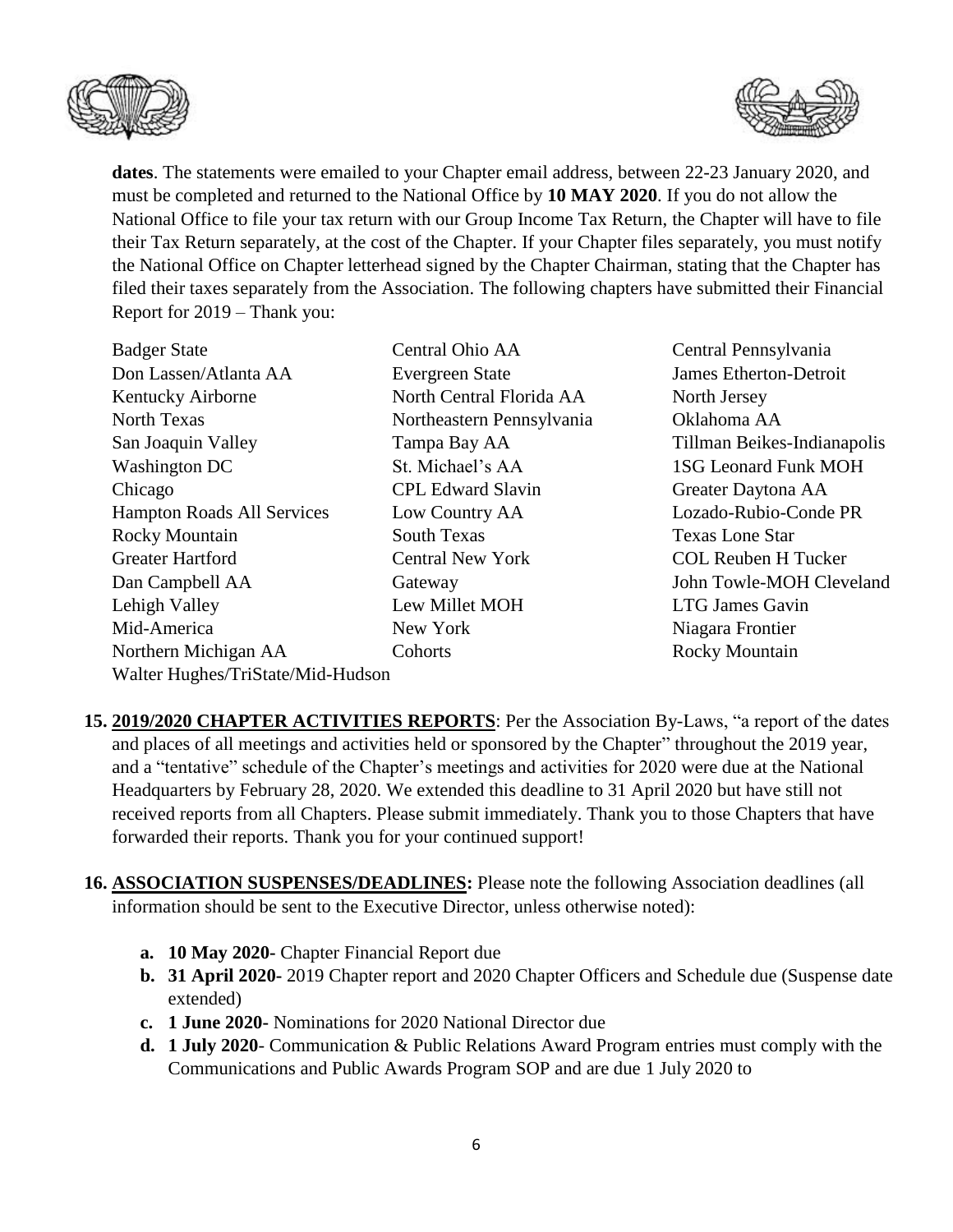



Chairman/Director Richard Becker. Nominations can be sent to the National office and will be forwarded to Director Becker.

- 17. 82d AIRBORNE ASSOCIATION USAA CREDIT CARD: Check out the 82<sup>nd</sup> Airborne Division Association's co-branded cards. These cards display a Paratrooper under the silk on the front. It's a very nice card to have. To get a co-branded Association card, please call 855-755-8263 or go to [www.usaa.com/82nd](http://www.usaa.com/82nd) . If you use a credit card, please choose the card that supports the Association.
- **18. E-NEWS BULLETIN:** *Get Army and Airborne related news directly to your emails!* Members who insure they shared their email address with the Association will receive our E-news bulletin which contains informative articles about the 82nd Airborne Division, the Airborne community, the Military, Veterans issues, and even Association related articles, and links to our Bulletins, the Paraglide Magazine, and Fliers and Registration forms for Association Event. If you are not receiving the E-news bulletin to your email just send us your email address and we will add you to the list. Although we have had requests, we are only offering this benefit to our Association members. Sign up today and keep up to date on Airborne issues!
- **19. WITHIN THE DIVISION AND FORT BRAGG:** Please visit the following 82d Airborne Division websites to find out what is happening within the Division and sign up for our E-News bulletin: <http://www.dvidshub.net/image> and [http://www.bragg.army.mil/82nd/pages/default.aspx.](http://www.bragg.army.mil/82ND/Pages/default.aspx) Also, don't forget to check out the Division's Facebook page<https://www.facebook.com/82ndAirborneDivision>
- **20. ASSOCIATION UPCOMING EVENTS:** *Support our Chapters!* Please announce the following upcoming regional events at Chapter meetings, via the Chapter newsletter and website. Registration and information on these events were published in the Paraglide and/or on the Association's website at the following link [www.82ndairborneassociation.org/events.html.](http://www.82ndairborneassociation.org/events.html) If you would like to have the Association President or Executive Director attend your event, please send an invitation to the National office in enough time for us to plan and we will do our best to attend.
	- **a.** 2020 Airborne Awards Festival, 22-25 April 2020 **(POSTPONED DUE TO CORONA VIRUS)** in Columbus, GA is hosted by the Don Lassen/Atlanta All Airborne Chapter. The host hotel is the Hilton DoubleTree, 5351 Sidney Simons Blvd, Columbus, GA. Hotel Reservations are 706-327-6868. The POC is Maggie Peppers at 410-300-8902. For more information, go to [www.82nd-atlanta.com](file:///C:/Users/lbauer626/AppData/Roaming/com.wd.WDMyCloud/Local%20Store/www.82nd-atlanta.com)
	- **b.** 2021 Sun City "All Airborne" Fiesta VIII, 30 June 4 July 2021 in El Paso, TX is hosted by the Benavidez-Patterson "All Airborne" Chapter. The host hotel is Doubletree Hotel by Hilton, 600 N. El Paso Street, El Paso, TX 79901. Hotel reservations 800-445-8667, reservation code ADA.. The POC is John Ceballos, 2608 Fort Blvd, El Paso, TX 79930-2116. For more information, go to <https://www.bp82eptx.org/>**The 2020 Event has been postponed due to the corona virus. These are the new dates!**
- 21. 6th ANNUAL ASSOCIATION 50/50 RAFFLE: Let's make our 6<sup>th</sup> Annual 50/50 Raffle even more successful than the previous years. The drawing will be held on Saturday, 9 August 2020. We will notify